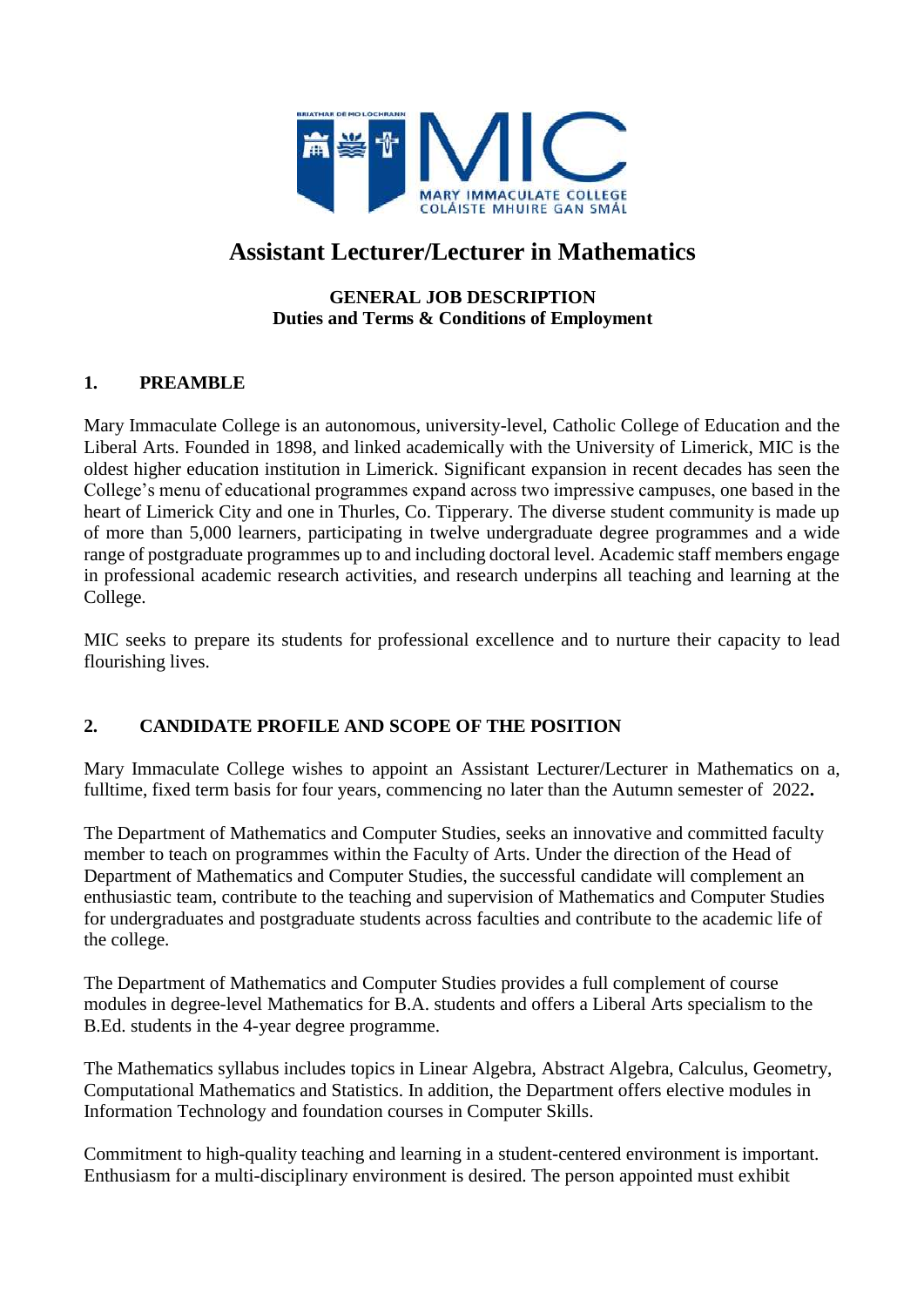evidence of strong commitment to excellence in teaching and research as well as continued scholarly activity.

**Essential Qualifications & Skills** (i.e. those, without which, a candidate would not be able to do the job)**:**

- a) A relevant postgraduate qualification at doctoral level in Mathematics;
- b) A minimum of three years' relevant experience, at least two years of which are in teaching;
- c) Excellent teaching skills and relevant teaching experience in third-level education;
- d) Ability to supervise undergraduate research dissertations within and beyond areas of specific research expertise;
- e) Excellent communication, networking and interpersonal skills;
- f) A record of research and publication in mathematics and evidence of ongoing research commitment and publication plans;

# **It is also desirable, but not essential, that candidates will have:**

- g) Evidence of programme development and academic innovation;
- h) Ability to supervise postgraduate students to masters and PhD levels;
- i) Experience in on-line education, blended, distance and flexible learning routes;
- j) Excellent organisational, prioritisation and time management skills.

*Cuirfear fáilte roimh iarratais ó dhaoine go bhfuil dearcadh dearfach acu i leith na Gaeilge. Applications are welcome from people who have a positive outlook to Irish.*

*Please note that current government policy may have implications for the re-employment of applicants who are currently in receipt of a public sector pension.*

# **3. JOB DESCRIPTION**

# **Reporting Relationship**

The appointee is required to carry out the duties attached to the post, under the general direction of the Head of Department, to whom they report, and to whom they are responsible for the performance of these duties in the first instance. The appointee will report through the Head of Department to the Dean of Arts and to the College President and/or such other College Officers as the President may designate from time to time.

The appointee will liaise with the Heads of Departments and those in leadership/management positions within the Faculty of Arts and with other College personnel and relevant College bodies in carrying out the duties attaching to the post. In the case of there being a crossover in terms of the duties and responsibilities of other post holders within the College, the College President will adjudicate on same. The reporting relationship may be subject to review from time-to-time, in line with service needs and developments in the College.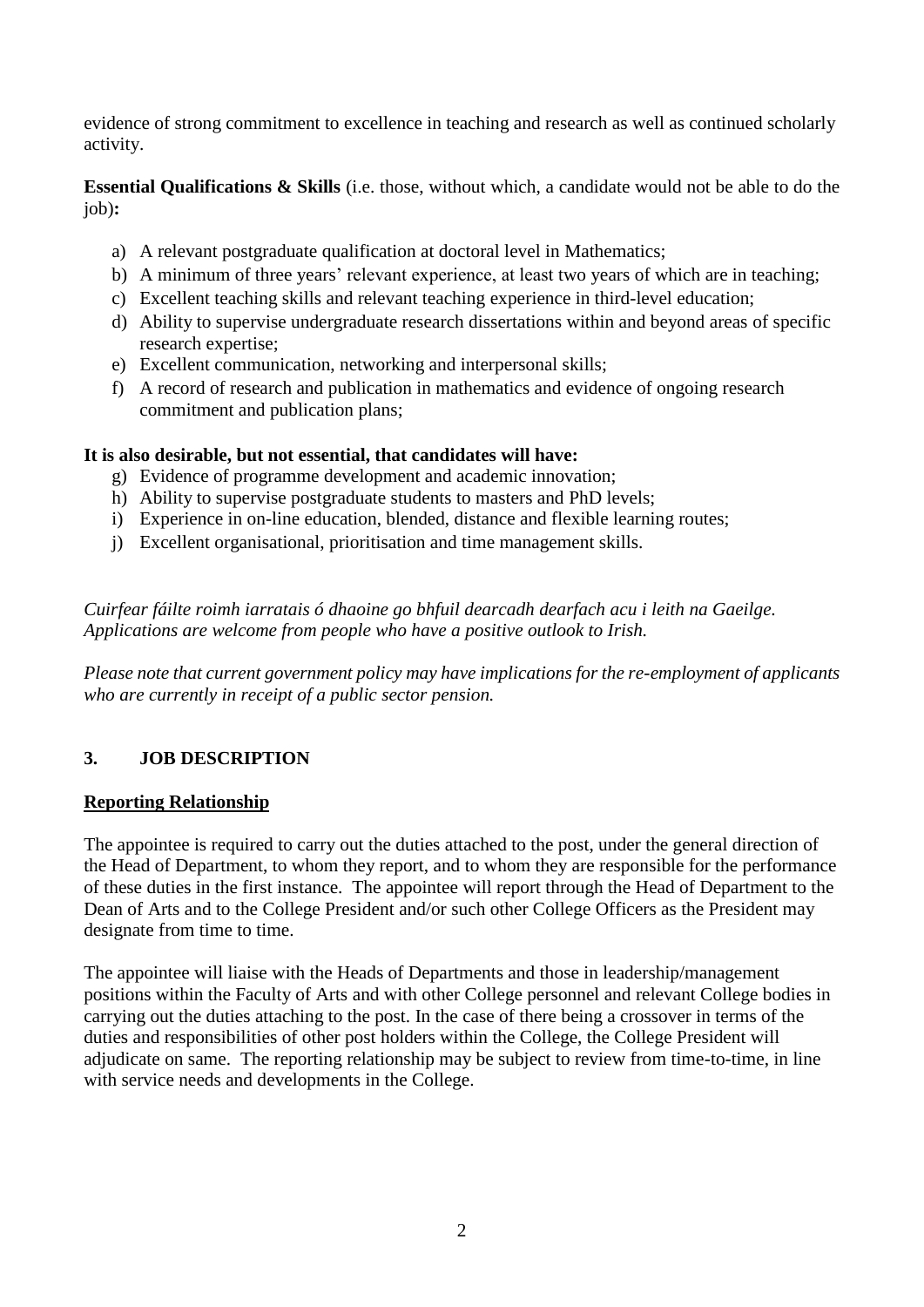# **Duties and Responsibilities**

The duties, at undergraduate and postgraduate levels, include the following:

- Teaching and assessing students at undergraduate level. This will include lecturing, tutoring, leading practical learning activities, undergraduate dissertation (UGD) supervision, and setting, supervising and grading assessments;
- Teaching, supervising and assessing postgraduate students, including lecturing, leading seminars and other learning activities, supervision of student research activities, and setting, supervising and grading assessments;
- Outreach and promotional activities and the recruitment and selection of undergraduate and postgraduate students;
- Conducting research and engaging in scholarship of quality and substance in mathematics and/or mathematics education;
- Involvement in academic administration including attendance and participation in Department meetings;
- Off-Campus Placement supervision;
- Consultation with students and the broader learning community.

The duties will include working on the College's undergraduate programmes as required as well as postgraduate programmes including Diploma, Masters and Ph.D. levels. In addition, the individual appointed will be required to participate in such programmes as the College will determine in association with the University.

The list of duties and responsibilities as detailed is not exhaustive. The performance of the entire range of duties is not necessarily confined to any one individual, as the work requires that staff function in a flexible manner, and work together as a team. The College retains the right to assign new duties and/or to re-assign staff to other areas of the College, in response to service needs.

# **4. TERMS AND CONDITIONS OF EMPLOYMENT**

# **General**

All persons employed will sign an appropriate contract, which will contain terms and conditions of the employment. A job description is given to all applicants for employment and this will form part of the contract documentation.

# **Place of Work**

The appointee's primary place of work will be MIC, Limerick. The College reserves the right to require the appointee to work from any other location. It is a requirement of the College that the appointee must reside within a reasonable distance of their place of work.

# **Exclusivity of Service and Outside Work**

The person appointed will be required to devote his/her full-time attention and abilities to his/her duties during his/her working hours in the College and to act in the best interest of the College at all times. Therefore, for as long as the successful applicant is working in the College, he/she may not, without the prior written consent of the College, be actively engaged or concerned in any way, either directly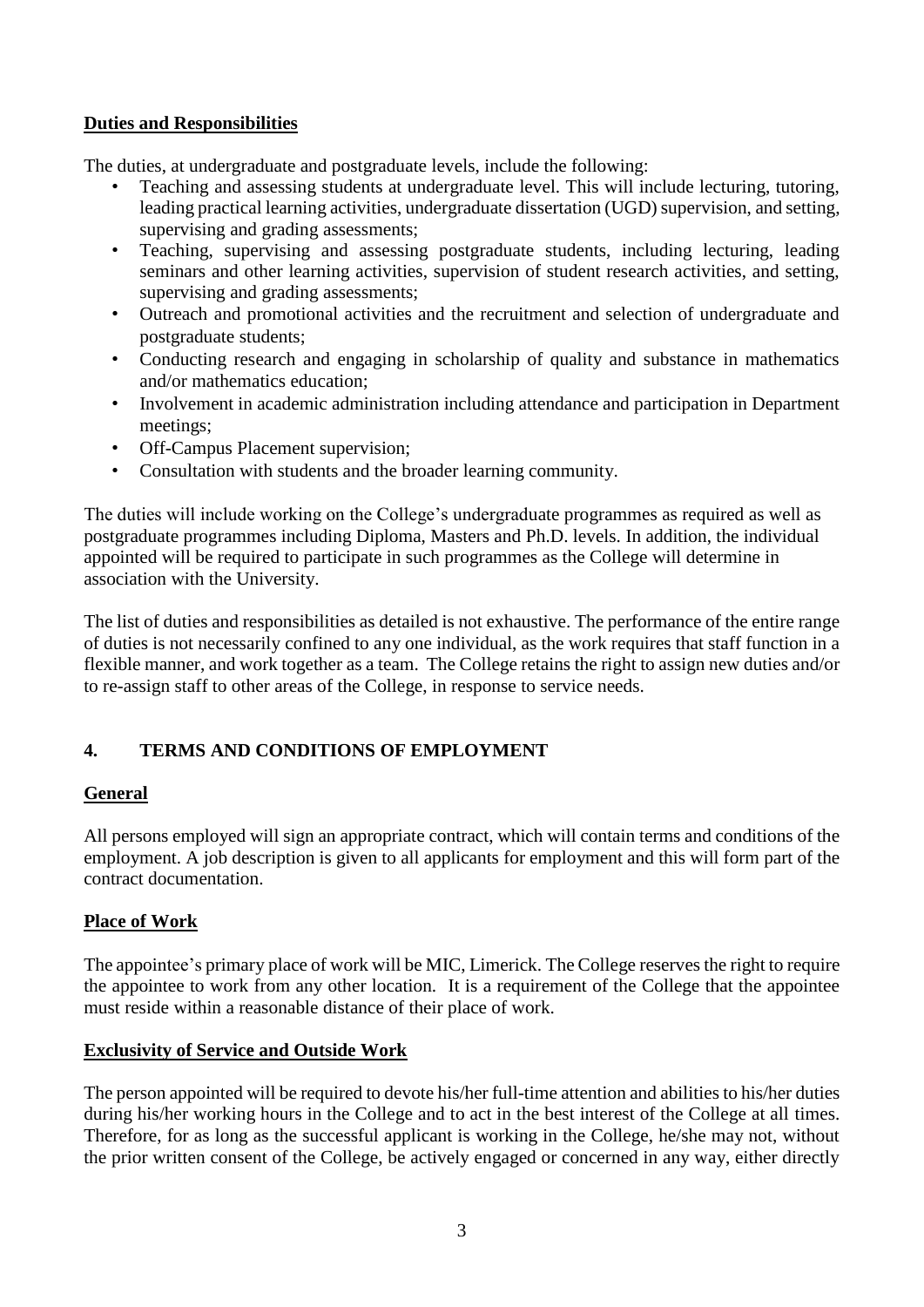or indirectly, in any other business or undertaking where this is or is likely to be in conflict with the College's interests or the performance of the duties that the person has been employed for.

Apart from the occasional giving of lectures elsewhere, the writing of books and occasional literary materials, the appointee will not, during his/her tenure of office, undertake paid outside work unless he/she has received the permission of Vice President, Academic Affairs (VPAA) to undertake such work on the terms and conditions as agreed for the particular undertaking in question. In every case, it is the duty of the appointee to seek in writing the prior permission of VPAA. It is also the duty, in every case, of the appointee to inform the person or body for whom the work is being undertaken, that the work is being conducted in a private capacity and that the College cannot in any circumstances be responsible for such work.

# **Probationary Period**

The appointment is subject to satisfactory completion of the standard 9 month probationary period. The probationary period may be extended at the discretion of the College but will not in any case exceed 11 months. Absences during the period of probation will extend the probationary period. Performance and conduct during the probationary period will be monitored through a process of assessment meetings. Termination of employment during the probationary period, for any reason or no reason, will be at the discretion of the College. The disciplinary procedure will not apply to a dismissal during probation where the probationary employee has been employed by MIC for less than 12 months.

### **Hours of Attendance**

The normal working week is 39 hours per week or 7.8 hours per day, Monday to Friday. The appointee is expected to be habitually present and available to staff and students alike during normal College hours, Monday to Friday. The appointee may be required to work occasional evenings and weekends. Academic staff members are required to supply students with an MIC e-mail address at which they can be contacted. They must also provide the College Authorities with a telephone number at which he/she may be contacted during non-semester times. However, under no circumstances will contact telephone numbers to given to students by College Authorities.

#### **Salary**

The salary scales for this position have been approved by the Department of Education & Skills in line with Government Policy on Public Sector remuneration. The annual salary for the post may be increased or decreased in line with Government Policy on Public Sector remuneration. In keeping with all other branches of the Civil and Public Service, individual bargaining for salary increases is not allowed.

The appointment will be made on the salary scale at a point in line with current Government Pay Policy. New entrants to the Civil or Public Sector, as defined in Circular 18/2010, will commence on the first point of the salary scale.

With effect from 1<sup>st</sup> February 2022, the annual salary scale for Assistant Lecturer is:

New Entrants: €46,299; €49,221; €51,272; €54,550; €57,921; €63,505; €70,754; €73,820; €76,876; €79,949; €83,000 (11 points)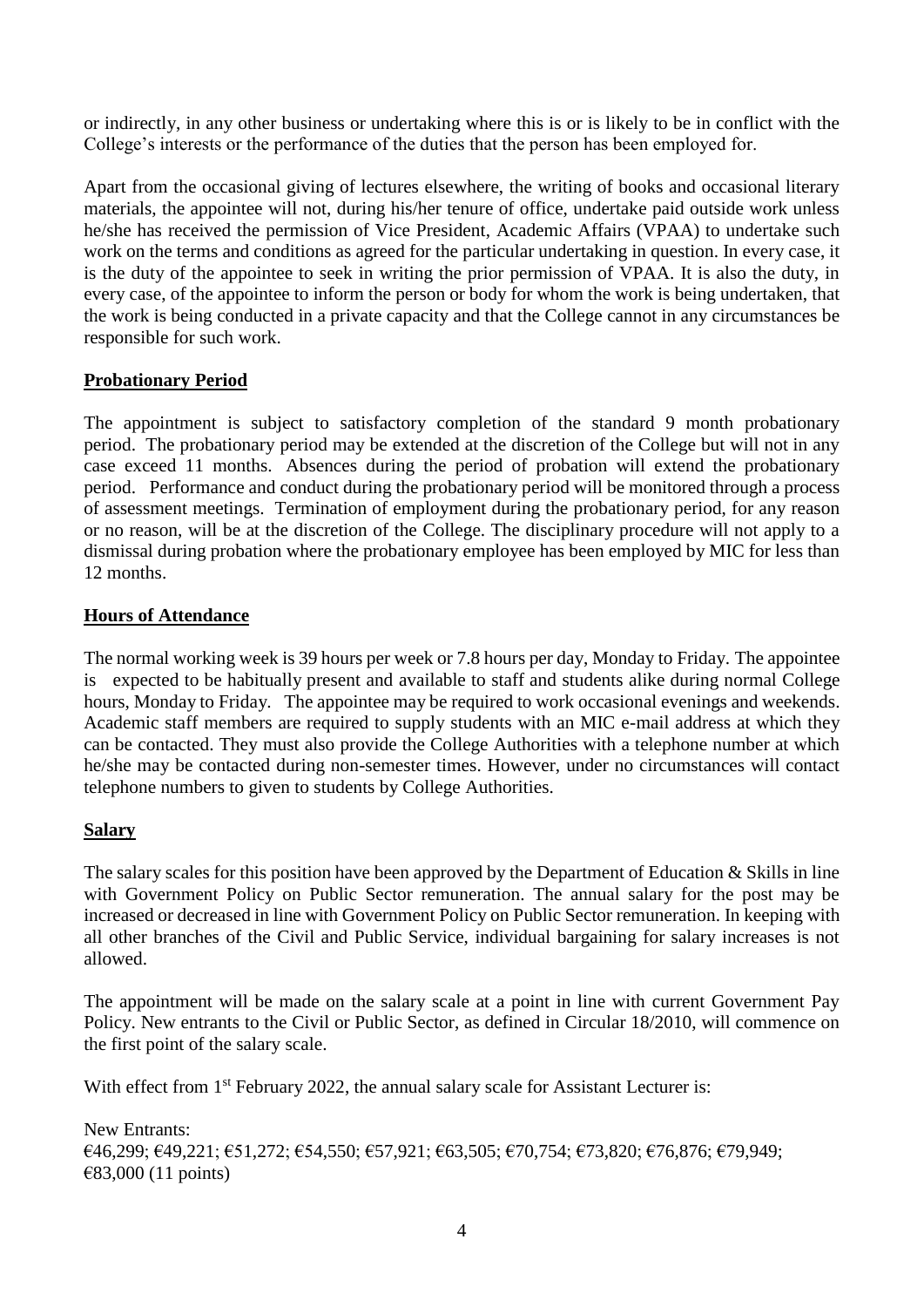Non-New Entrants:  $€51,272;$  €54,551; €57,921; €63,505; €70,754; €73,901; €77,077; €80,270; €83,440 (9 points) With effect from 1<sup>st</sup> February 2022, the annual salary scale for Lecturer is:

€55,250; €65,066; €68,548; €70,943; €74,444; €77,983; €81,505; €85,026; €88,547 (9 points)

Increments are awarded in line with national pay agreements.

Salary will be paid on a monthly basis on the 25th of each month, or the previous Friday if  $25<sup>th</sup>$  falls on a weekend, using the Paypath facility. Payment of salaries and wages are subject to statutory deductions, i.e. Income Tax (PAYE), Superannuation Contributions, Pay Related Social Insurance (PRSI) and Universal Social Charge (USC).

#### **Superannuation**

New entrants appointed will be required to participate in the Single Public Service Pension Scheme and pay Superannuation contributions at the appropriate rates in accordance with the provisions of the Public Service Pensions (Single Scheme and Other Provisions) Act, 2012. Details of this scheme can be obtained from the College's website.

All other eligible appointees are automatically included in the Colleges' of Education Pension Scheme on taking up appointment. In compliance with the Colleges of Education Pension Scheme, deductions amounting to 6.5% are made from salary. Details of the regulations concerning the Colleges' of Education Pension Scheme may be obtained from the College's Human Resources Office.

The appointee will be required to pay Additional Superannuation Contribution (ASC) under the provisions of the Public Service and Pensions Act 2017.

Appointees who commenced employment in the public service between 1st April 2004 and 31st December 2012 and have not had a break in employment of greater than 6 months will have no mandatory retirement age. All other appointees will have a mandatory retirement age of 70.

#### **Annual Leave**

In addition to Public Holidays, a minimum of 20 working days will be allowed per annum. Annual leave should be taken when students are off campus and the taking of leave must have the prior approval of the relevant Line Manager. Public Holidays are granted in accordance with the provisions of the Organisation of Working Time Act, 1997.

#### **Sick Leave**

Employees who have a minimum 3 months continuous employment with the College may be granted sick pay subject to the terms of the Public Service Sick Leave Scheme. Sick pay is contingent on full cooperation and compliance with the Colleges absence management procedures.

#### **Termination of Employment**

At least **three** calendar months written notice is required to resign this post.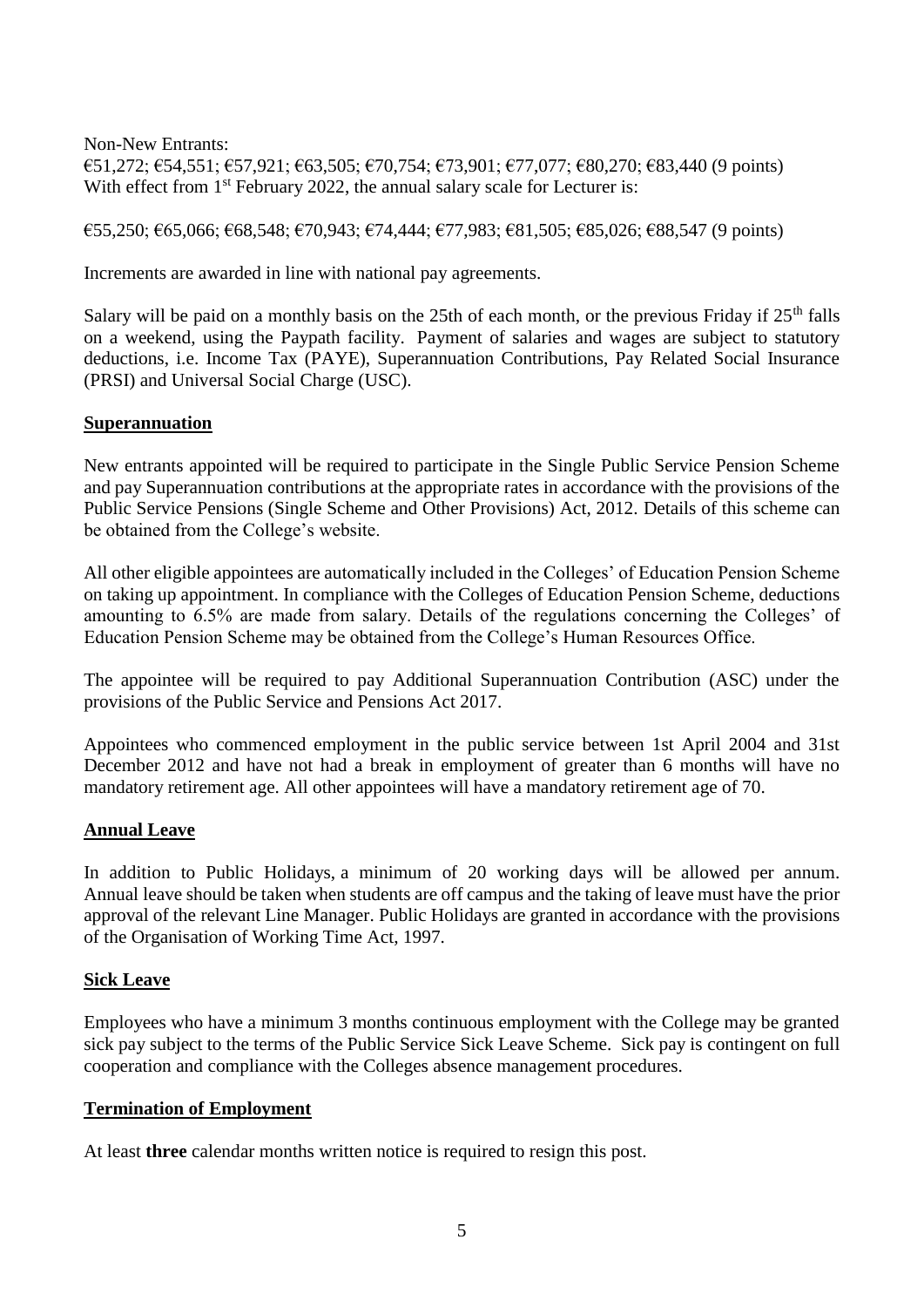On the termination of employment but before departing from the College, staff members are required to return to the College all books, reports, memoranda, correspondence, papers, records, reports, files including data held on electronic files, computer disks, electronically recorded discs, and any other documentation, and all other property, including office keys, belonging to the College or relating to its business or affairs which are in the possession of a staff member or under his/her control when the employment is terminated.

# **Confidentiality**

In the course of working in Mary Immaculate College, the person appointed may have access to or hear information concerning staff and/or students and/or the functioning and the business of the College. Such information acquired in the course of employment with the College, including any aspect of the College's responsibilities or operations, is considered to be confidential information. On no account must information concerning students, staff or other College business be divulged or discussed except in the performance of normal duties and, unless authorised to do so, this information shall not be communicated to a third party. In addition records must never be left in a manner that unauthorised persons can obtain access to them and must be kept in safe custody when no longer required.

# **Health & Safety**

Mary Immaculate College attaches the highest regard to the safety, health and welfare of its employees. It is the duty of each employee to take reasonable care to protect the health and safety of themselves and of other people in the workplace. Each employee must comply with all health and safety policies and procedures in operation in Mary Immaculate College and familiarise him/herself with the Safety Statement.

Employees are obliged to wear any PPE (Personal Protective Equipment) that they may be provided with and no person shall intentionally or recklessly interfere with or misuse any appliance, protective clothing or other equipment provided in the workplace for health and safety purposes. Employees are statutorily/legally obliged to ensure that any accidents/incidents which may occur are reported promptly to the Health and Safety Officer on the MIC Accident/Incident Report Form.

#### **College Policies, Rules and Regulations**

The College is a Public Sector employer and is bound by National Agreements. It is also bound by regulations, circulars and directives issued on behalf of Government by the Department of Finance, the Department of Education, the Department of Further and Higher Education, Research, Innovation and Science and the Higher Education Authority.

Employees are at all times subject to the provisions of the Code of Conduct for Staff, College policies, rules and regulations. These policies include but are not confined to Disciplinary & Grievance Policies, Dignity at Work, Examination Rules & Regulations, Policy on Responsible Computing and Use of Information Technology Facilities. All policies are outlined on the College's Staff Portal for College employees. All employees are required to familiarise themselves with the contents of Policies and Procedures, on the College's Staff Portal.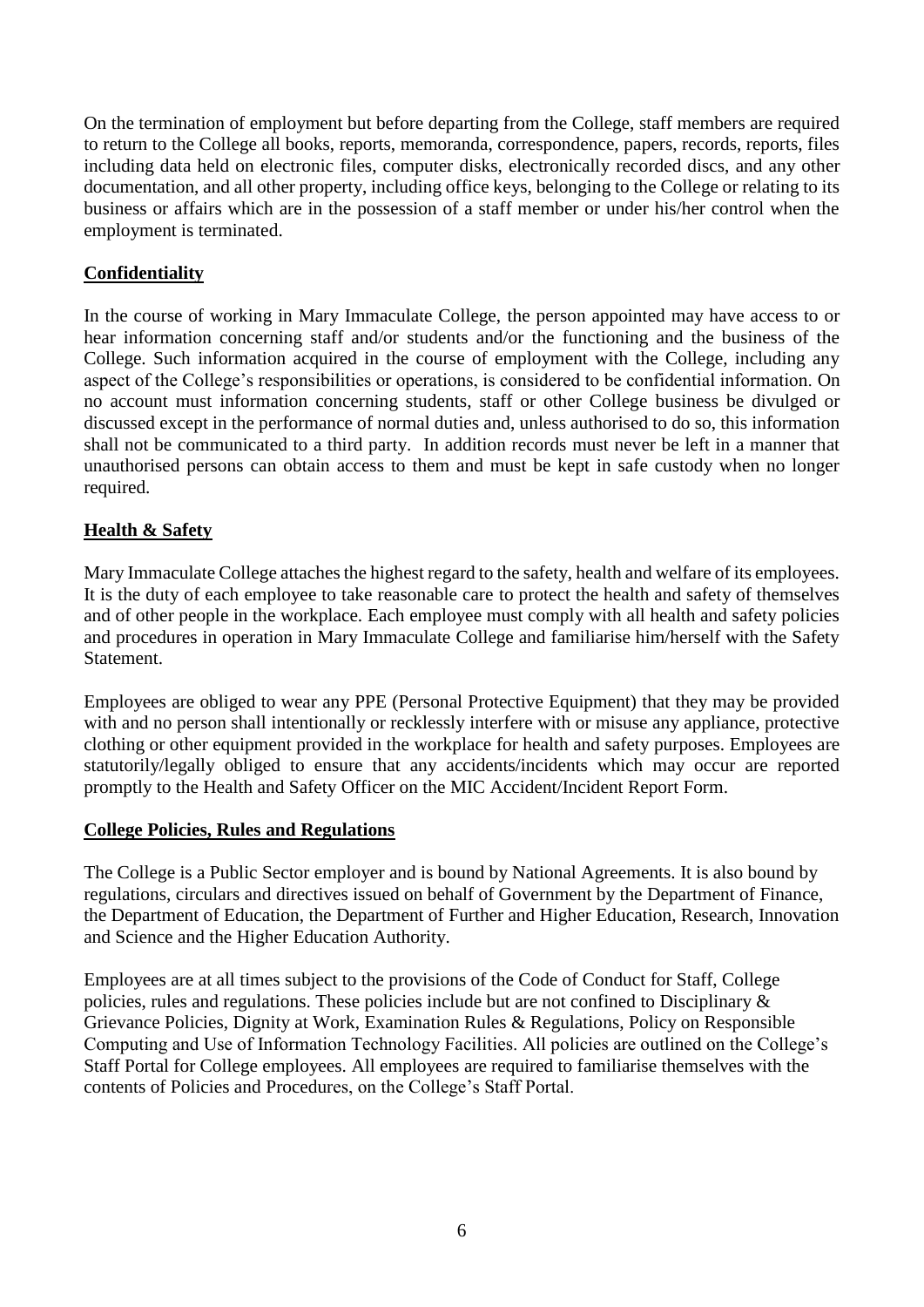# **5. APPLICATION AND SELECTION PROCESS**

#### **Method of Selection for Recommendation**

#### *Shortlisting*

An expert group will convene to conduct shortlisting of applicants, measured against pre-determined criteria.

The criteria that will be used to shortlist candidates for this appointment are:

- A relevant postgraduate qualification at doctoral level in Mathematics;
- A minimum of three years' relevant experience, at least two years of which are in teaching;
- Excellent teaching skills and relevant teaching experience in third-level education;
- A record of research and publication in mathematics and evidence of ongoing research commitment and publication plans;

Normally the number of applications received for a position exceeds that required to fill the position. While a candidate may meet the eligibility requirements of the competition, if the numbers applying for the position are such that it would not be practical to interview everyone, the College may decide that a limited number will be called to interview. This is not to suggest that other candidates are necessarily unsuitable to undertake the job, rather that there are some candidates, based on their application, appear to be better qualified and/or have more relevant experience. It is incumbent, therefore upon the applicant, to ensure that all relevant information is included in their application and that they clearly identify how they meet the specified candidate criteria.

### *Interview*

A recommendation for appointment will be made by an Interview Board. The appointment will be based on this recommendation, except where considerations of health or an unsuitable record in previous employment warrants a departure. A panel will be formed from which temporary appointments for the position of Assistant Lecturer/Lecturer in Mathematics will be filled during the life of the panel (12 months).

# **Medical Examination**

For the purpose of satisfying requirements as to health, successful candidates, before being appointed, may be required to undergo pre-employment health screening.

# **Garda Vetting**

Successful applicants may be required to participate in Garda vetting. Specific instruction on this process will be given at the appropriate time. Applicants who do not comply with the College's requirements in this regard will be excluded from consideration for appointment. Applicants who have resided outside Ireland for a cumulative period of 36 months or more over the age of 18 years must furnish a Foreign Police Clearance (FPC) from the country or countries of residence. Please note; any costs incurred in this process will be borne by the applicant.

#### **Making of Applications**

Applications must be submitted in typed format. Handwritten or incomplete applications will not be accepted. Applications will be acknowledged within 2 working days of submission. Please be sure to check Spam and Junk folders as it may be redirected here by your account preferences. If you do